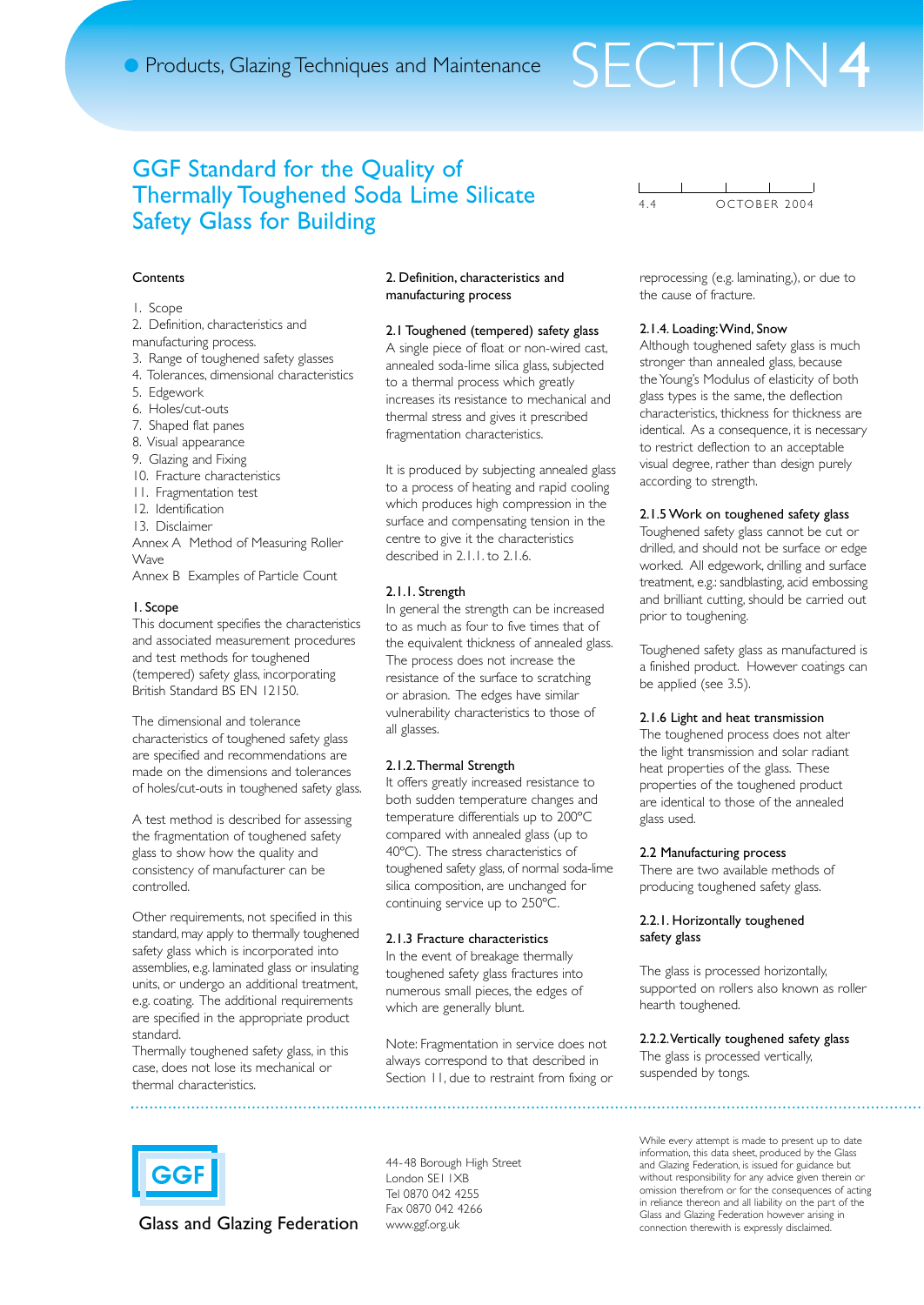## 2.3 Flat toughened safety glass

A product that has not been deliberately given a specific profile in the course of manufacture.

## 2.4 Curved toughened safety glass

A product that has been deliberately given a specific profile in the course of manufacture.

There is not a standard for this product as there is insufficient data available. However, the information given on thickness, edgework and fragmentation is also applicable to curved thermally toughened safety glass.

## 3.Range of toughened safety glasses.

## 3.1 Transparent toughened safety glass *Clear*

Manufactured from clear float glass

## *Body tinted*

Manufactured from float glass of uniform colouration throughout the body of the glass. Colours generally available are blue, bronze, green, grey and pink.

## *Surface coated*

Manufactured from float glass, which has received, during manufacture, a surface treatment, which modifies the optical properties and/or surface emissivity.

## 3.2 Translucent toughened safety glass *Clear*

Manufactured from clear, patterned glass.

## *Body tinted*

Manufactured from patterned glass of uniform colouration throughout the body of the glass.

## 3.3 Enamelled toughened safety glass

This is also known as opaque toughened safety glass.This is manufactured from annealed glass which has had its surface coated with coloured ceramic frit, which is fired in during the toughening process. The enamel becomes an integral part of the glass surface. Colours should be specified in accordance with BS or RAL "specification for external cladding colours for building purposes". The manufacturers should be consulted regarding the availability of their standard and non-standard colour ranges.

## 3.4 Decorative toughened safety glass

This covers surface work on glass, e.g. acid embossing, sandblasting, brilliant cutting and engraving. This must be carried out prior to toughening. (See BS 952 Part 2 "Terminology for work on Glass" for descriptions of types of surface work). Certain types of screen-printing must be done prior to toughening where the colour medium requires firing in during the toughening process.

## 3.5 Others

Toughened safety glass as manufactured is a finished product, however, certain coatings, e.g. for solar control performance and improvement of surface emissivity and some decorative treatments e.g. certain types of screen printing, silvering, etc. can be applied subsequent to toughening.

## 4.Tolerances. dimensional characteristics

## 4.1 General

This section deals with methods of determination of tolerances on thickness, dimensions, squareness and flatness of panes; and glass thickness and maximum and minimum sizes normally available

## 4.2 Nominal thickness and tolerances

The nominal thickness and tolerances are shown in Table 1.

#### Table 1: Nominal thickness and thickness tolerances

Dimensions in millimeters

| Nominal<br>Thickness | Thickness tolerances<br>for glass type |           |
|----------------------|----------------------------------------|-----------|
| d                    | Patterned                              | Float     |
| 3                    | ± 0.5                                  | ± 0.2     |
| $\overline{4}$       | ± 0.5                                  | $+0.2$    |
| 5                    | $+0.5$                                 | ± 0.2     |
| 6                    | ± 0.5                                  | $+0.2$    |
| 8                    | ±0.8                                   | ± 0.3     |
| $\overline{0}$       | ±1.0                                   | ± 0.3     |
| 12                   |                                        | ± 0.3     |
| 15                   | non                                    | $+0.5$    |
| 9                    | manufactured                           | $+1.0$    |
| 25                   |                                        | $\pm$ 1.0 |

## 4.2.1 Method of measurement

The thickness of a pane is calculated as the average of the measurements carried out to the nearest 0.01 mm taken at the centres of four edges. For vertically toughened glass, measurements should be made centrally between tong marks and a minimum of 50 mm in from the edge.

The minimum and maximum values, rounded to the nearest 0.1 mm, must be within tolerances shown in Table 1. Note: For cast/patterned glass the measurements must be made by means of an instrument of the calliper micrometer type with plates of a diameter of 55 mm.

## 4.2.2 Maximum and minimum sizes normally available

Minimum size of pane is dependant on method of toughening. For horizontally toughened safety glass the minimum size of pane should generally not be less than 300 mm  $\times$  100 mm, but the manufacturer should always be consulted for minimum and maximum sizes normally available.

## 4.3.1 General

When thermally toughened safety glass





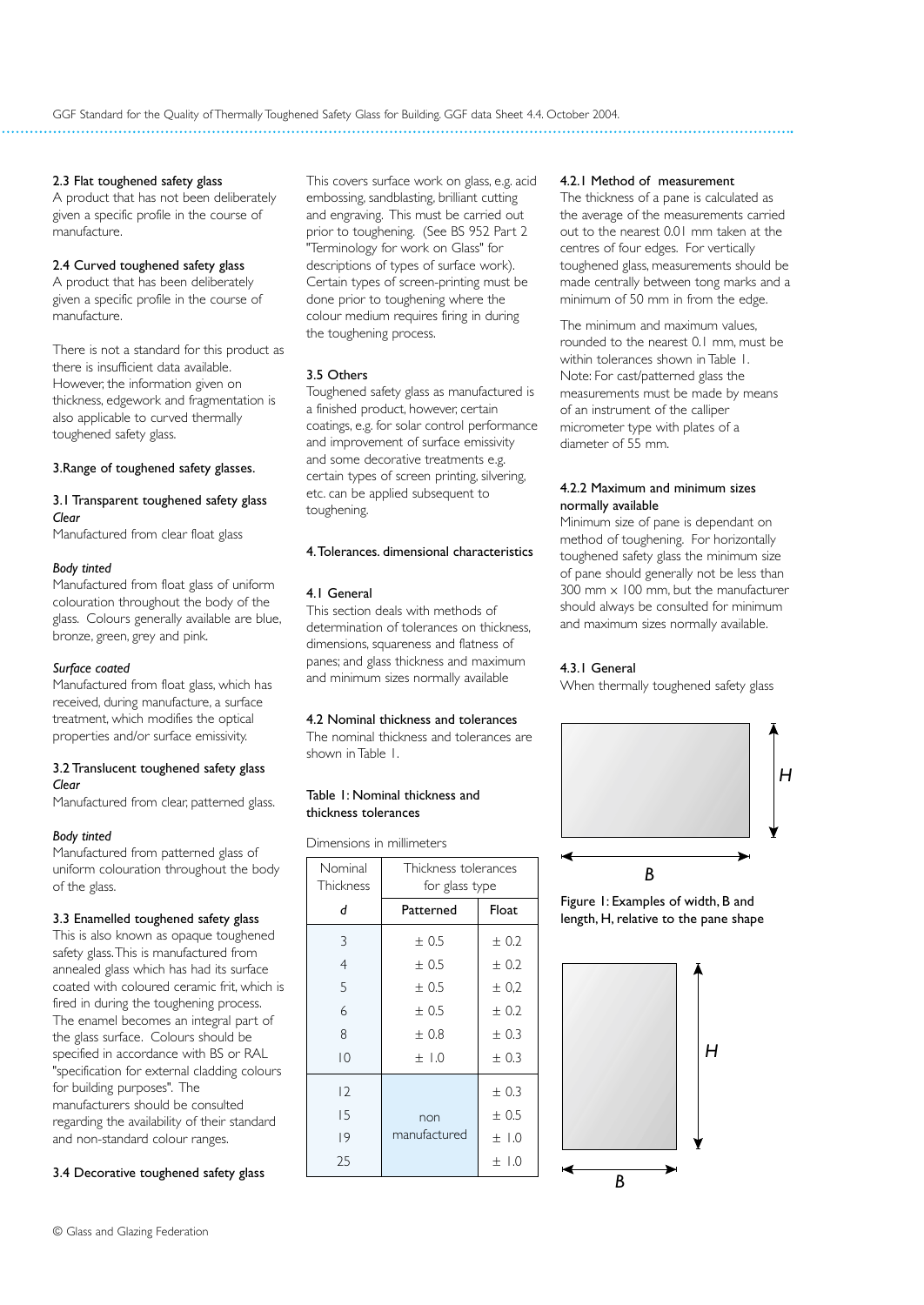dimensions are quoted for rectangular panes, the first dimension shall be the width, B, and the second dimension the length, H, as shown in Fig.1. It shall be made clear which dimension is the width, B, and which is the length, H, when related to its installed position.

## 4.3.2.Tolerances and squareness

The nominal dimensions for width and length being given, the finished pane shall not be larger than a prescribed rectangle resulting from the nominal dimensions increased by the tolerance, t, or smaller than a prescribed rectangle reduced by the tolerance, t. The sides of the prescribed rectangles are parallel to one another and these rectangles shall have a common centre (see Figure 2). The limits or squareness are also the prescribed rectangles. Tolerances are given in Table 2.

Dimensions in millimeters

| Nominal                         | Tollerance, t                                                              |                                                         |  |
|---------------------------------|----------------------------------------------------------------------------|---------------------------------------------------------|--|
| diminsion<br>of side. B<br>or H | nominal<br>glass<br>thickness<br>$D \leq 12$                               | nominal<br>glass<br>thickness<br>d > 12                 |  |
| $\leq 2000$                     | $+2.5$<br>(horizontal<br>tightening)<br>$+3.0$<br>(vertical<br>toughening) | $+3.0$<br>$+0.2$<br>± 0,2<br>$+0.2$<br>$+0.3$<br>$+0.3$ |  |
| 2000 < B<br>or $H \leq$<br>3000 | $+3.0$                                                                     | ± 4.0                                                   |  |
| >3000                           | ±4.0                                                                       | ± 5.0                                                   |  |

## Table 2:Tolerances on width, *B*, and length *H*

### 4.3.3. Edge deformation produced by vertical toughening

The tongs used to suspend the glass during toughening result in surface depressions, known as tong marks (see Figure 3). The centres of the tong marks are situated up to a maximum of 20 mm in from the edge. A deformation of the edge less than 2 mm can be produced in the region of the tong mark and there may also be an area of optical distortion. These deformations are included in the tolerances in Table 3

## 4.3.4. Flatness



Figure 2:Tolerance limits for dimensions of rectangular panes

#### 4.3.4.1 General

By the very nature of the toughening process, it is not possible to obtain a product as flat as annealed glass. The difference depends on the nominal thickness, the dimensions and the ratio between the dimensions. A distortion known as bow can occur. There are two kinds of bow (see Figure 4):

Overall or general bow<sup>1)</sup>

Local bow2)

Note 1): Overall bow can, in general, be accommodated by the framing system.

Note 2): Local bow needs to be allowed for in the glazing materials and weather seals. For special requirements the manufacturers should be consulted.

#### 4.3.4.2 Measurement of overall bow

The pane of glass shall be placed in a vertical position and supported on its longer side by two load bearing blocks at the quarter points (see Figure 5). The deformation shall be measured along the edges of the glass and along the

diagonals, as the maximum distance between a straight metal ruler, or a stretched wire, and the concave surface of the glass (see Figure 4).

The value for the bow is then expressed as the deformation, in millimetres, divided by the measured length of the edge of the glass, or diagonal, in mm, as appropriate. The measurement shall be carried out at room temperature.

## 4.3.4.3 Measurement of local bow

Local bow can occur over relatively short distances on the edges of the glass. Local bow shall be measured over a limited length of 300 mm by using a straight metal ruler, or a stretched wire, parallel to the edge at a distance of 25 mm from the edge of the of the glass (see Figure 4). Local bow is expressed as millimetres/300 mm length.

For patterned glass, local bow shall be determined by using a straight metal ruler resting on the high points of the pattern and measuring to a high point of the pattern.



2. Up to 20 mm

3.Tong mark

*Figure 3:Tong mark deformation*

4. 100 mm radius maximum area of optical distortion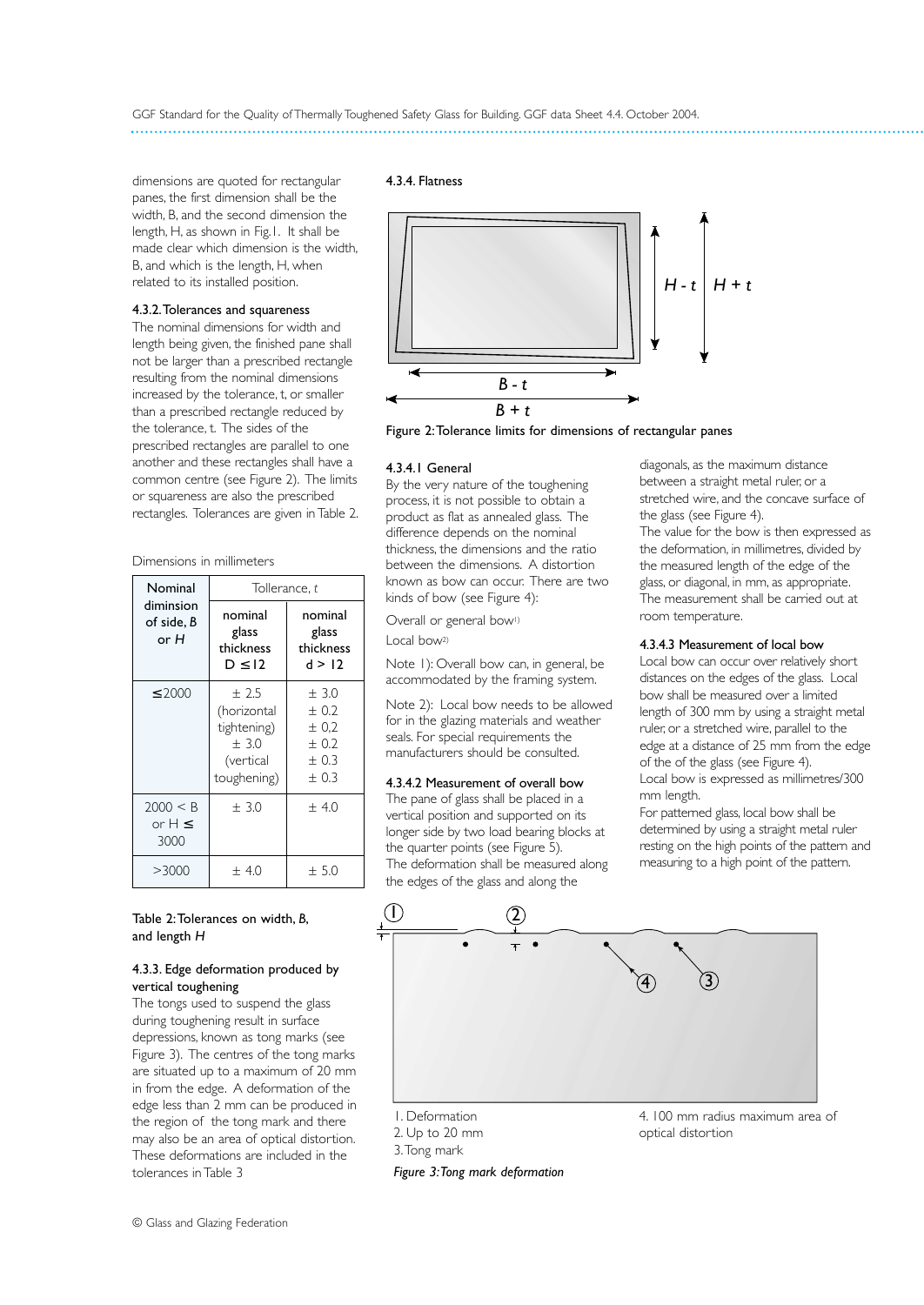| Tough-           | Type of                    | Maximum values          |                            |
|------------------|----------------------------|-------------------------|----------------------------|
| ening<br>Process | glass                      | Overall<br>how<br>mm/mm | Local<br>how mm/<br>300 mm |
| Horiz-<br>ontal  | Float to<br><b>EN 572-</b> | 0,003                   | 0.5                        |
|                  | Others                     | 0,004                   | 0,5                        |
| Vertical         | Αll                        | 0.005                   | 1.0                        |

Table 3: Maximum values for overall and local bow

## 4.3.4.4 Limitation on overall and local bow

The maximum allowable values for the overall bow, when measured according to 4.3.4.2, and local bow, when measured according to 4.3.4.3, for glass without holes and/or notches and/or cutouts are given in Table 3.

4

3

## 5. Edgework

## 5.1 General

Any edge working must be in accordance with BSEN 12150 Part 1 It is important that the edge remaining after mitre bevelling is not less than 2mm or 1/3rd of the thickness, whichever is the larger. Normally every glass, which is to be thermally toughened, has to be edge worked prior to toughening. The simplest type of edge working is the arrissed or linished edge (see Figure 6a). Other common types are shown in Figures 6 b) to 6 d). For specialist edge work, such as water jet cutting, or" as cut" edges the manufacturers should be consulted.



Figure 6a: Arrissed edge (with blank spots)



Figure 6b: Ground edge (with blank spots)



Figure 6c: Smooth ground edge (no blank spots)



## 5.2 Profiled edges

Various other edge profiles can be manufactured with different types of edgework. The manufacturer should be consulted

## 6. Holes/Cut-Outs

## 6.1 Warning

Thermally Toughened Safety glass should not be cut, sawed, drilled or edgeworked after toughening.

## 6.2 General

This section deals with the types, sizes and position of holes/cut outs that can be incorporated within toughened safety glass of thickness of 4 mm and greater. Tolerances are given on hole/cut- out size and position. Comments are made on the quality of edgework-associated holes/cutouts.

Where there are more than four holes in a pane or the total area of all holes exceeds one sixth of the plate area, the manufacturer should be consulted.

## 6.3 Round Holes

## 6.3.1 General

This standard considers only round holes in glass that is not less than 4mm nominal thickness. The manufacturers should be consulted about edge working of holes.

## 6.3.2 Diameter of holes

The diameter of holes (ø), shall not, in general, be less than the nominal thickness of the glass. For smaller holes, the manufacturers should be consulted.

## 6.3.3 Limitations on position of holes

In general, the limitations on hole positions relative to the edges of the glass pane, the corners of the glass pane and to each other depends on:

The nominal glass thickness (d); The dimensions of the pane (*B*, *H*); The diameter of hole  $(\emptyset)$ ; The shape of the pane; The number of holes.



- 4. 300mm length
- 

## Figure 4: Representation of local or overall bow



2. *B*/2 or *H*/2 3. *B*/4 or /4 4. Maximum 100mm

Figure 5: support conditions for the measurement of overall bow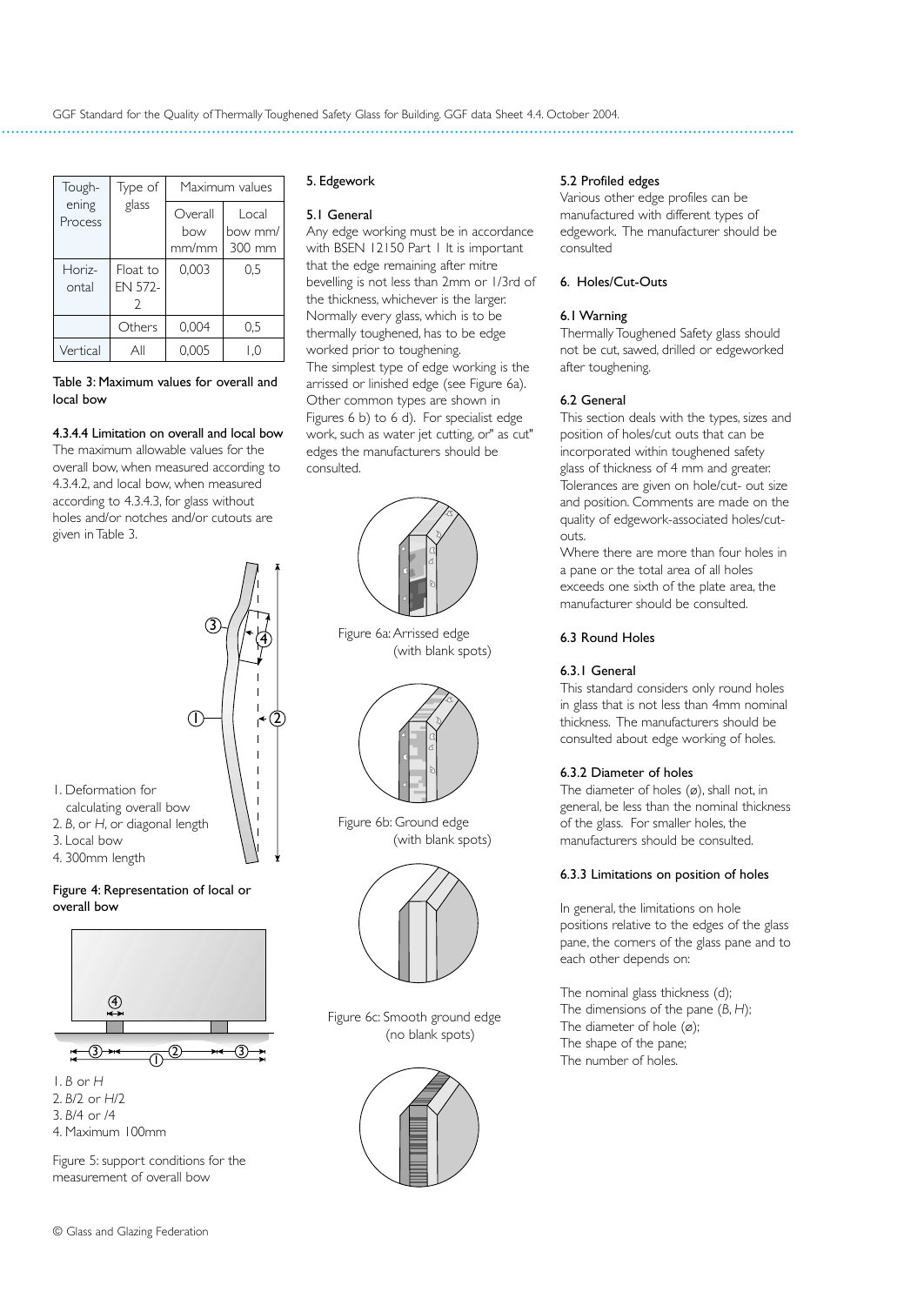The recommendations given below are those, which are normally available and are limited to panes with a maximum of 4 holes.



*<sup>d</sup>* a ≥ 2*d*

Figure 7: Relationship between hole and edge of pane

1) The distance, a, of the edge of a hole to the glass edge should be not less than 2*d*.





2) The distance, *b* between the edges of two holes should be not less than 2*d*.



Figure 9: Relationship between hole and corner of pane

3) The distance, c, of the edge of a hole to the corner of the glass should not be less than 6d.

Note: If one of the distances from the edge of the hole to the edge of the glass is less than 35mm, it can be necessary to position the hole asymmetrically with respect to the corner. The manufacturers should be consulted.

6.3.4 Tolerances on hole diameters The tolerances on hole diameters are given in Table 4

Dimensions in millimetres

| Nomainal hole<br>diameter | <b>Tolerances</b>           |
|---------------------------|-----------------------------|
| $4 \leq \varphi \leq 20$  | ±1.0                        |
| $20 < \emptyset \le 100$  | ± 2,0                       |
| $100 < \varnothing$       | Consult the<br>manufacturer |

Table 4:Tolerances on hole diameters

## 6.3.5.Tolerances on positions of holes

The tolerances on positions of holes are the same as the tolerances on the width, B, and the length, H, (see Table 3). The positions of holes are measured in two directions at right angles (x- and y-axes) from a datum point to the centre of the holes. The datum point is generally chosen as a real or virtual corner of the pane (see Figure 10 for examples) The position of a hole  $(X, Y)$  is  $x \pm t$ ,  $y \pm t$ ), where  $\times$  and  $\times$  are the required dimensions and t is the tolerance from Table 3.

NOTE:The manufacturers should be consulted if tighter tolerances on hole positions are required.

## 6.4 Notches and cutouts

Many configurations of notches and cutouts can be supplied .The manufacturers should be consulted about edge working of notches and cut-outs.





Note: radius (minimum 10mm) not less than glass thickness.

Figure 11: Examples of notches







Figure 10: Examples of the positioning of holes relative to the datum point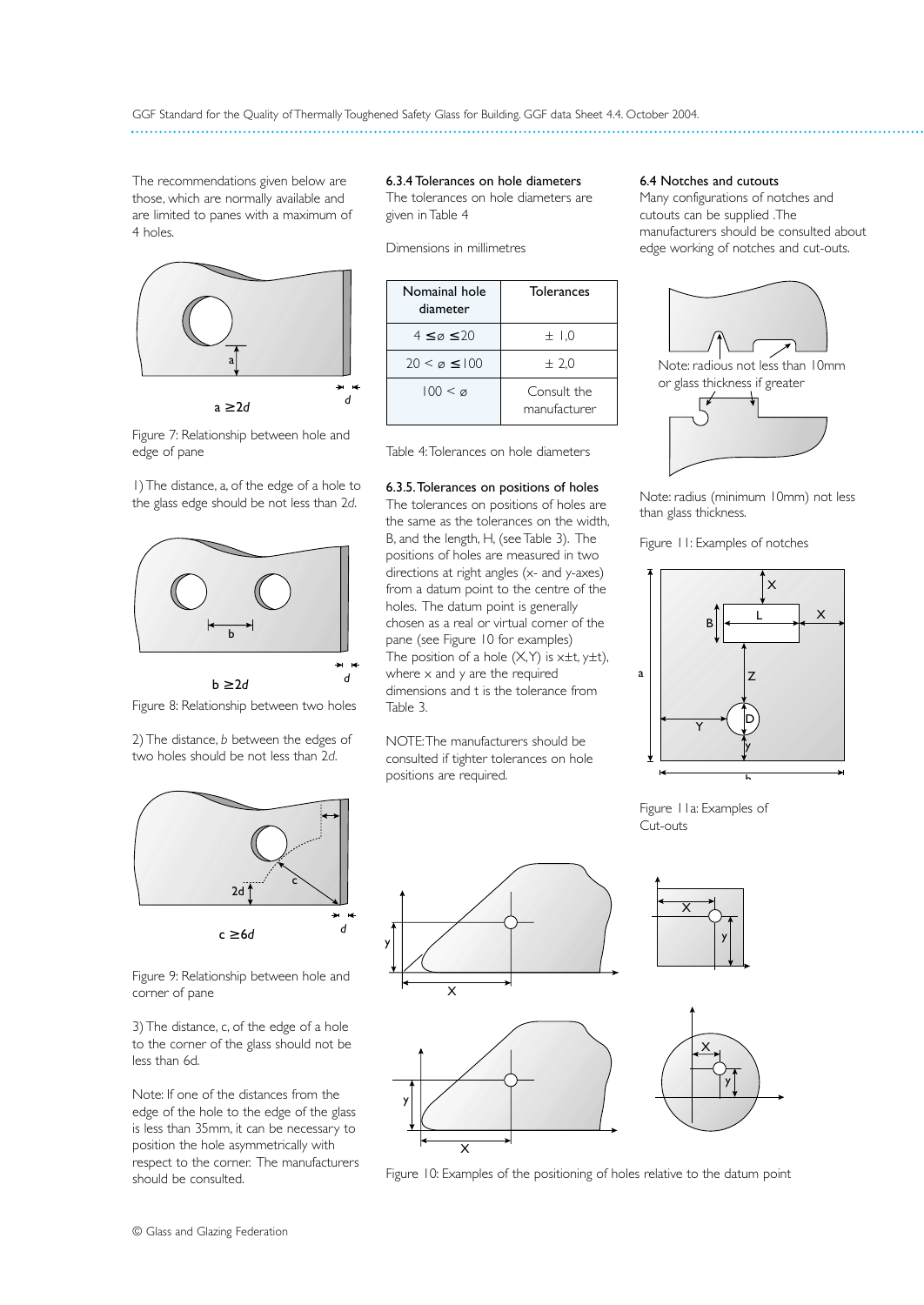B, L and D all less than  $a/3$ , or  $b/3$ , whichever is the smaller;  $X$  and  $x$  not less than the smaller of  $L/2$  $or B/2$ 

Y and y not less than D/2;

Z not less than the larger of B/2, or L/2 and D/2

Note: the Manufacturer should be consulted about edge working of notches and cutouts.

## 7. Shaped flat panes

## 7.1 General

Many different shapes of pane, other than rectangular, can be manufactured. There are more variations available with horizontal toughening than with vertical Toughening but, because of the number of variations, the manufacturers should be consulted.

Shapes can be produced either from templates or from fully dimensioned drawings. The manufacturer should be consulted as to which is the more appropriate, for the shapes required.

## 7.2 Templates

Accurate templates must be supplied for each pane with sufficient information to determine clearances and allowances required to manufacture. Templates must be of sufficient rigidity and of such suitable material so as not to distort the desired finished size.

## 8.Visual appearance

## 8.1 General

This section covers optical quality i.e. distortion of the glass which is visible in reflection, visual quality, i.e. defects on or within the glass, which can be seen in transmission, and colour consistency, i.e. changes in hue, which can be seen in either transmission and/or reflection.

## 8.2. Optical distortion

## 8,2.1General

The toughening process will inevitably result in a product whose optical quality is lower than that of the glass from which it is produced.

Surface distortion is produced by a reduction in the surface flatness, which can be seen particularly in reflection. This can be exacerbated when the glass used is body tinted, surface coated (including post-toughening coating) or enamelled and/or incorporated into double-glazing units.

## 8.2.2 Thermally toughened safety glass produced by vertical toughening

The distortion is generally of a random nature. However, the tong marks can produce additional optical distortion, which is generally in an area of radius 100 mm centred on the tong mark (see Figure 3)

#### 8.2.3 Thermally toughened safety glass produced by horizontal toughening

While the hot glass is in contact with the rollers during the toughening process, a surface distortion is produced by a reduction in surface flatness, known as roller wave. Roller wave is generally noticed in reflection. Glass, which is 8 mm or thicker, may shown signs of small imprints in the surface (roller pick-up). As a general rule, the degree of distortion will be less with horizontally toughened glass than with vertically toughened glass.

## 8.2.4. Roller wave limits

Table 5 gives the roller wave limits for toughened float glass products.

| Float glass<br>Nominal<br>thickness | Roller wave<br>maximum<br>mm |
|-------------------------------------|------------------------------|
| 3, 4 and 5                          | 0.5                          |
| $6, 8$ and $10$                     | 0.3                          |
| 12, 15, 19, 25                      | 0.15                         |

Table 5: Roller wave limits

On toughened sheet glass, or toughened patterned glass, it is not possible to measure roller wave, due to the inherent distortion of the basic glass.The Method of Measuring Roller Wave will be found in Annex A

## 8.3 Anisotropy (iridescence)

The toughening process produces areas of different stress in the cross section of the glass. These areas of stress produce a bi-refringent effect in the glass, which is visible in polarised light. When thermally toughened safety glass is viewed in polarized light, the areas of stress show up as coloured zones, sometimes, known as "leopard spots". Polarised light occurs in normal daylight. The amount of polarized light depends on the weather and the angle of the sun. The bi-refringent effect is more noticeable

either at a glancing angle or through polarized spectacles.

## 8.4 Visual quality

## 8.4.1. Body faults, e.g. seeds, bubbles

The number, size and distribution of seeds, bubbles, etc. are defined for the glasses under consideration in the appropriate parts of BS.EN 572. No change will occur as a result of the toughening process. Assessment of body faults should be undertaken using the method/criteria given, for the basic glasses in the appropriate parts of BS.EN 572.

## 8.4.2 Surface faults e.g. scars, scratches

Toughened safety glass shall be deemed acceptable if the following phenomena are neither obtrusive nor bunched: hairlines or blobs; fine scratches not more than 25mm long; minute imbedded particles. Obtrusiveness of blemishes shall be judged by looking through the glass, not at it, when standing at right angles to it on the room side at a distance of not less than 3 metres in natural daylight and not in direct sunlight. The area to be viewed is the normal vision area with the exception of a 50mm wide band around the perimeter of the glass. Pattern ghosting can occur on glasses with a textured finish.

## 8.5 Colour consistency

## 8.5.1 Body tinted glass

Toughening will not produce any significant variation in colour. However, if a piece of toughened body tinted glass is placed next to a piece of annealed body tinted glass there may be a discernible difference.

A far larger problem will occur if different thicknesses of body-tinted glass are placed side by side as the colour is throughout the glass thickness. This can occur in those areas where toughened safety glass is required and an attempt is made to use the increased strength of the toughened safety glass by reducing the thickness of the glass. Body tinted glass from different manufacturers, or from different batches from the same source manufacturer can show different shades.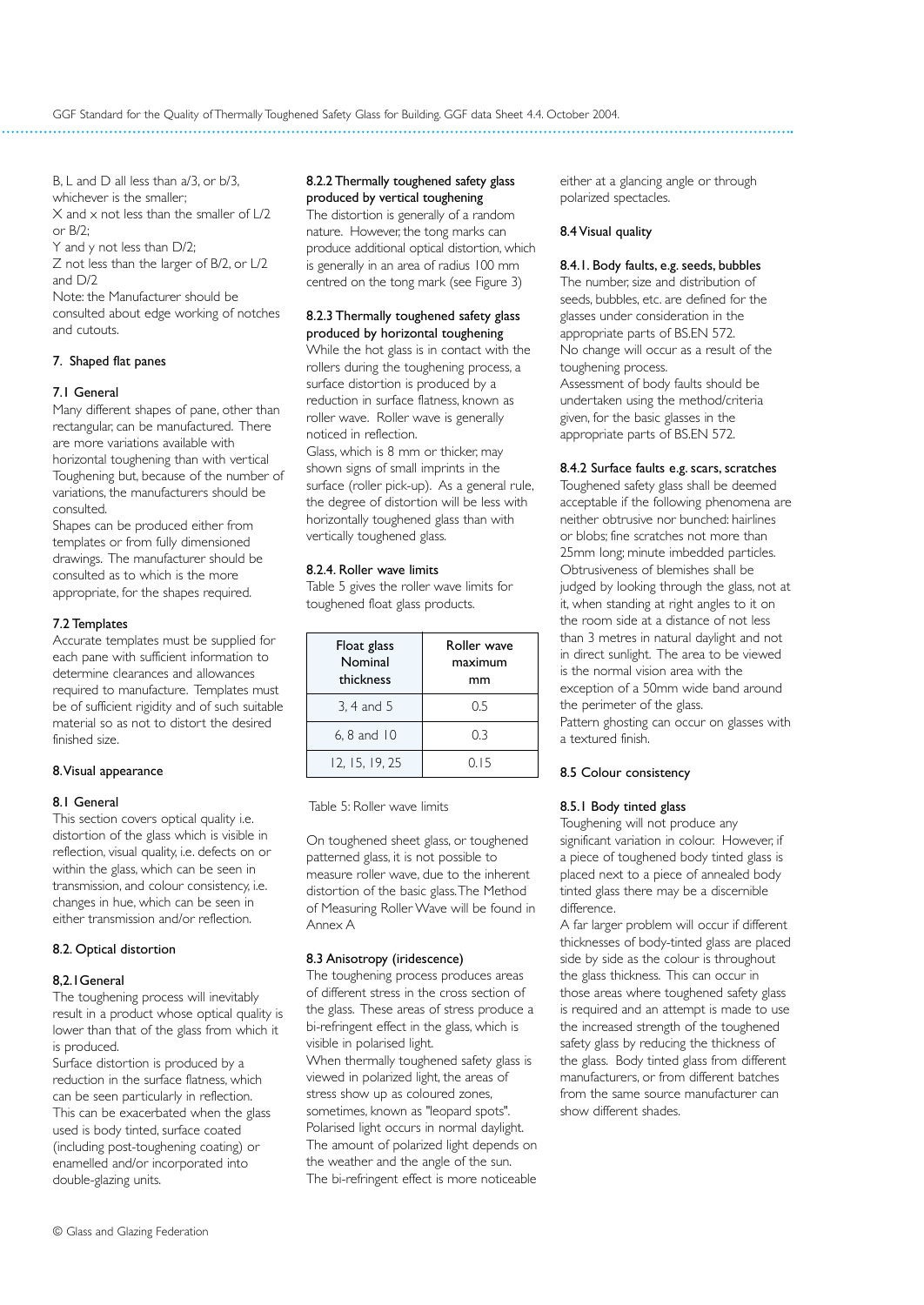## 8.5.2 Surface coated glass

As a general rule those surface coated glasses which can be toughened may exhibit different visual characteristics or a slight colour variation as a result of toughening. Care should be taken to ensure that the coated surface is not contaminated before toughening by, for example grease, sweat, etc, as these materials may be burnt in during the toughing process. This could produce patches on the coating where there is a significant colour variation. Glass, which is coated after toughening, will be within the same manufacturers colour tolerance as coated annealed glass.

## 8.5.3 Enamelled toughened safety glass

With this product the 'colour' results from the firing in of a ceramic frit. No colour variation will result from the toughening process itself. However, the manufacturer should be consulted as to the likely tolerances on the colour and the possible variation between batches of ceramic frit. There is also a possibility that a colour variation may be noticeable if panes of different glass thickness or from different glass suppliers.

## 9. Glazing and fixing

## 9.1 General

Glazing should be in accordance with BS6262, BS 8000 Part 7, Glass and Glazing Federation Glazing Manual or other appropriate standard. Thermally toughened safety glass conforming to BS 6206 and or BSEN12600 meets the safety glazing requirements of Building Regulations and BS 6262: Part 4

Appropriate edge clearances must always be allowed taking into account glass type, e.g. clear or solar control and either single or double-glazed. Suitable insulation or cushioning should be used to prevent contact with hard materials.

## 9.2 Use of mechanical fixings

Glass to metal contact must be eliminated at all times by the use of gaskets, bushes, linings and setting blocks. These should be of appropriate material, which has been approved by the toughened safety glass manufacturer. All fittings to which the glass is to be clamped must be free from high spots and/or burrs. Care should be taken to ensure that when the glass is being clamped the clamping pressure is evenly distributed.

#### 10. Fracture characteristics

The actual size/shape of fragments will depend on the type of loading, e.g. hard body impact, soft body impact or uniformly distributed, causing the breakage.

In the majority of applications toughened glass is regarded as a safety material therefore it should comply with the requirements of BS EN 12,600 which is a semi-hard body.

When toughened glass is tested in accordance with BS EN 12,600 , it shall either not break or if it breaks the ten largest crack free particles remaining 3 minutes after impact shall weigh no more than the equivalent weight of 6500mm2 of the original material.

## 11.Fragmentation test

## 11.1 General

The fragmentation test determines whether the glass breaks in the manner prescribed for a thermally toughened safety glass

## 11.2 Dimensions and number of test specimens

The dimensions of the test specimens shall be  $360$  mm  $\times$  1100 mm, without holes, notches or cutouts. Five specimens shall be tested.

## 11.3 Test procedure

Each test specimen shall be impacted, using a pointed steel tool, at a position 13 mm in from the longest edge of the test specimen at the mid-point of that edge, until breakage occurs (see Figure 12). Note:The fragmentation characteristics of glass are unaffected by temperatures between –500ºC and +1000ºC. Examples of steel tools are a hammer of about 75g mass, a spring loaded centre punch, or other similar appliance with a hardened point. The radius of curvature of the point should be approximately 0.2 mm. The test specimen shall be laid flat on a table without any mechanical constraint. In order to prevent scattering of the fragments, the specimen shall be simply held at the edges, e.g. by a small frame, adhesive tape etc., so that the fragments remain interlocked after breakage yet extension of the specimen is not hindered



Figure 12: Position of impact point

#### 1 Impact Point

Note: for thermally toughened safety glass manufactured by vertical toughening, the impact point shall not be on the tong mark edge.

### 11.4 Assessment of fragmentation

The particle count and measuring of the dimensions of the largest particle shall be made between 4 to 5 minutes after fracture. An area of radius 100 mm, centred on the impact point, and a border of 25 mm, round the edge of the test specimen (see figure 13), shall be excluded from the assessment. The particle count shall be made in the region of coarsest fracture (the aim being to obtain minimum value).The particle count shall be made by placing a mask of  $(50±-1)$  mm  $\times$   $(50±-1)$  mm on the test piece (see Annex B). The number of crack-free particles within the mask shall be counted. (See Table 6). A particle is crack-free if it does not contain any cracks, which run from one edge to another (see figure 14). In the particle count, all particles wholly contained within the area of the mask shall be counted as one particle each and all the particles, which are partially within the mask, shall be counted as 1/2 particle each (see Annex B).



## Area to be excluded

Figure 13: Area to be excluded from the particle count determination and largest particle measurement.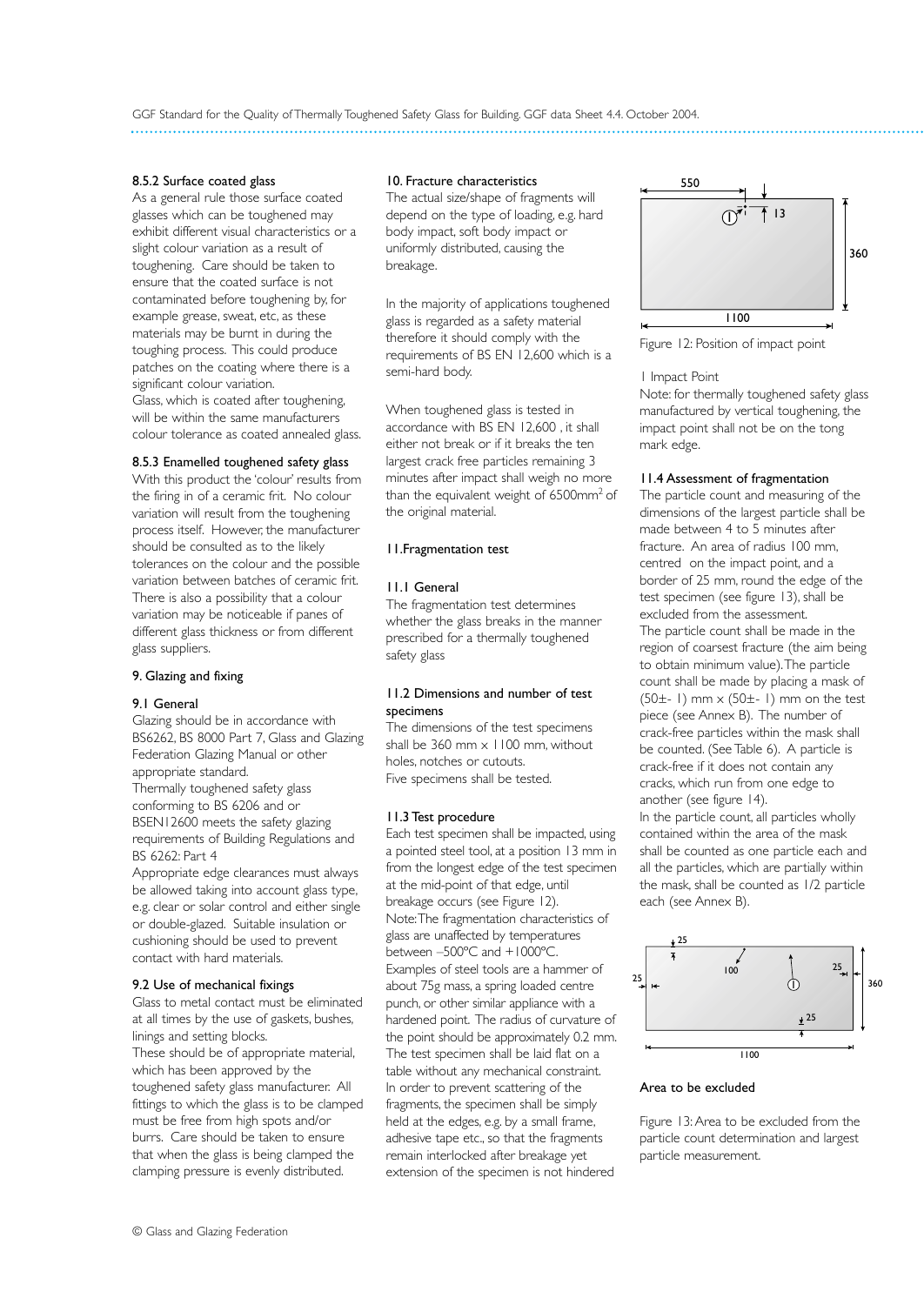

Figure 14: Examples of crack-free particles and the assessment regarding the number

## 11.5 Minimum values from the particle count

In order to classify a glass as a thermally toughened safety glass, the particle count of each test specimen shall not be less than the values given in Table 6.

| Glass<br>type              | Nominal<br>thickness<br>$(d)$ in mm | Minimum<br>particle<br>count |
|----------------------------|-------------------------------------|------------------------------|
| Float and<br>draw<br>sheet |                                     | 15                           |
|                            | $4$ to 12                           | 40                           |
|                            | 15 to 19                            | 30                           |
| Patterned                  | $4$ to $10$                         | 3Ο                           |

Table 6: Minimum particle count values

#### 11.6 Selection of the longest particle

The longest particle shall be chosen from the body of the test specimen. It shall not be in the excluded area (see 11.4)

#### 11.7 Maximum length of longest particle

In order to classify the glass as thermally toughened safety glass, the length of the longest particle shall not exceed 100 mm.

#### 12 Identification

12.1 BS EN 12150 - Thermally Toughened Soda Lime Silicate Safety Glass - Part 2 - Evaluation of Conformity Toughened Soda Lime Silicate safety glass shall be marked and/or labelled in

accordance with the above standard.

Thermally toughened safety glass

12.2 Marking

conforming to BS 6206 and/or BS EN12150 shall be permanently marked before installation in a position to remain visible after installation. The marking shall give the following information:

- name or trademark
- number of the standard
- classification level
- the word "toughened" or the letter "T"

#### 13.Disclaimer

It is the responsibility of the user to ensure that the products and materials are appropriate for the particular application and that such application complies with all relevant local and national legislation, standards, codes of practice and other requirements.

The Glass and Glazing Federation hereby disclaim all liability whatsoever arising from any error or omission in this publication and for all consequences of relying on it.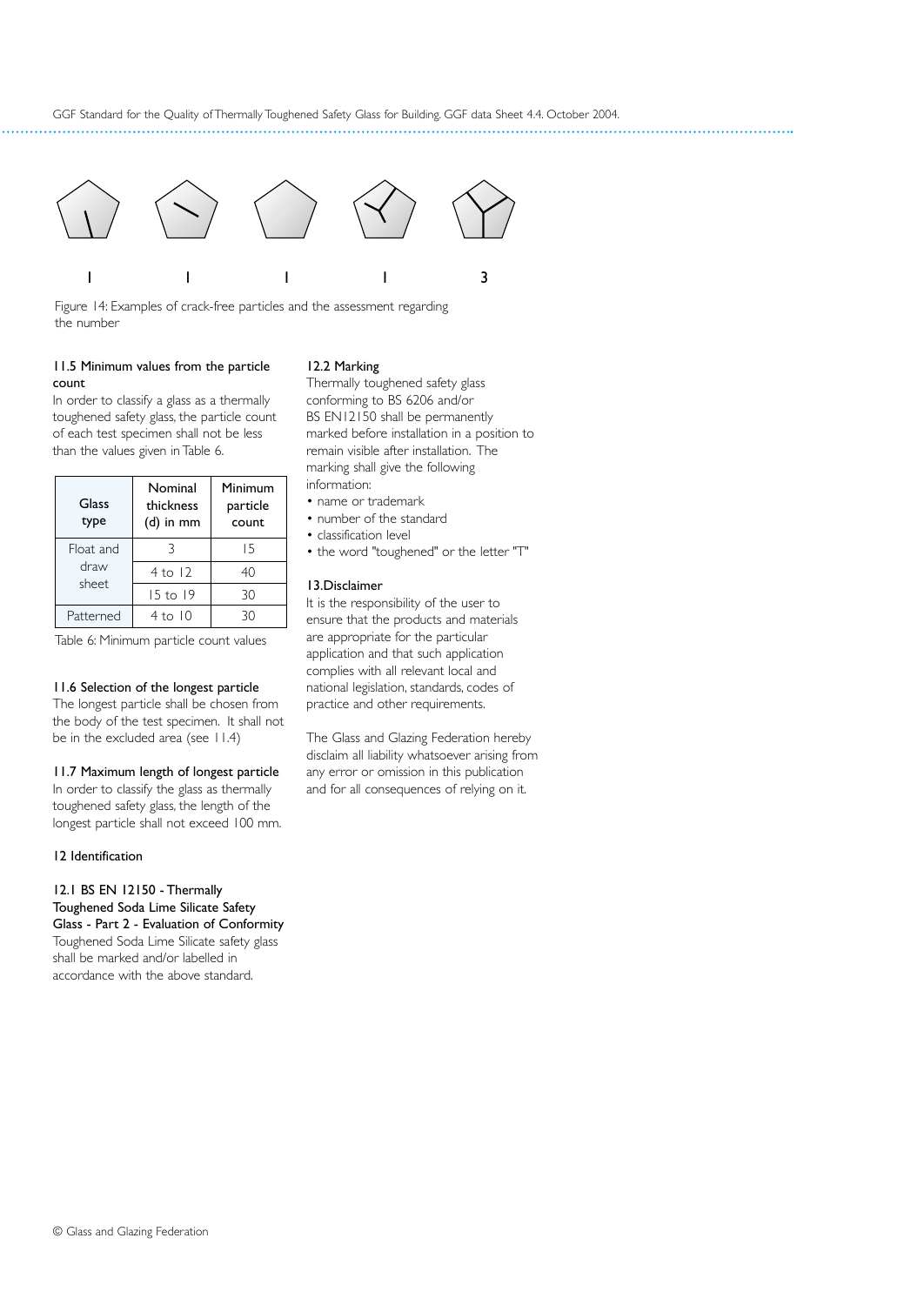#### Annex A: Method of Measuring Limits for Roller Wave

#### A1.Apparatus

The apparatus consists of an aluminium channel, 350 mm long, with a centrally mounted dial gauge.

#### A2. Method

The apparatus is placed on the glass at right angles to the roller wave, so that it can bridge from peak to peak of the wave (figure A1).

Figure A1: Place the apparatus across the roller wave

The apparatus is then moved along its axis until the dial gauge reads the highest



Figure A2: Set the zero of the gauge on a peak of the roller wave.

#### Value (Figure A 2).

At this point, the dial gauge is resting on a peak of the roller wave. The scale of the gauge is positioned (rotated) so that the needle points to 0 (zero) on the scale.

The apparatus is then moved again along its axis until the gauge reads the lowest value (Figure A3). At this point, the dial gauge is resting in the lowest point of the trough.

The reading is then taken, and the depth of the roller wave is the difference between the zero point and the reading Figure A3: move the apparatus to take the lowest reading.



*NOTE:The dial gauge scale is usually arranged so that a positive value is obtained by raising the post. Care should be taken to not misread the depth of the roller wave.*

The roller wave depth is recorded to the nearest 0.05 mm. The above procedure can be performed several times on the same pane, giving a variety of answers, since the roller waves are unlikely to be consistent. The worst roller wave of those recorded is the value of the pane.

### A3. Limitations

#### A3.1 Pane Size

The apparatus should only be used on panes with a dimension larger than 600 mm at right angles to the roller wave. There is an exclusion area, 200 mm from the edge of the pane.

#### A3.2 Bow

A true measurement of roller wave can only be obtained on an otherwise flat pane of glass. If the pane has an overall bow, this will contribute to the value measured by the roller wave and must be taken into account. In the factory, this can be reduced by laying the pane of glass flat on a table, which will reduce the overall bow in the pane due to the self weight of the pane, particularly with larger panes.

The apparatus is accurate only when used in a factory to measure roller wave in panes laid flat on a table.

#### A3.3. Measurement on site

There will always be requests for site measurement of roller wave.

Measurements taken on site will be incorrect if the pane has any bow in it. This will be particularly the case if the pane is one side of an insulating glass unit, since insulating glass units are nearly always bowed in or out, from variations in air pressure. However, even single panes may be bowed in situ, either by innate overall bow (allowed up to 2 mm/m) or due to distortion induced by the fixing or framing system. Site measurement of roller wave should take into account the overall bow of the pane, especially if the pane is part of an insulating glass unit.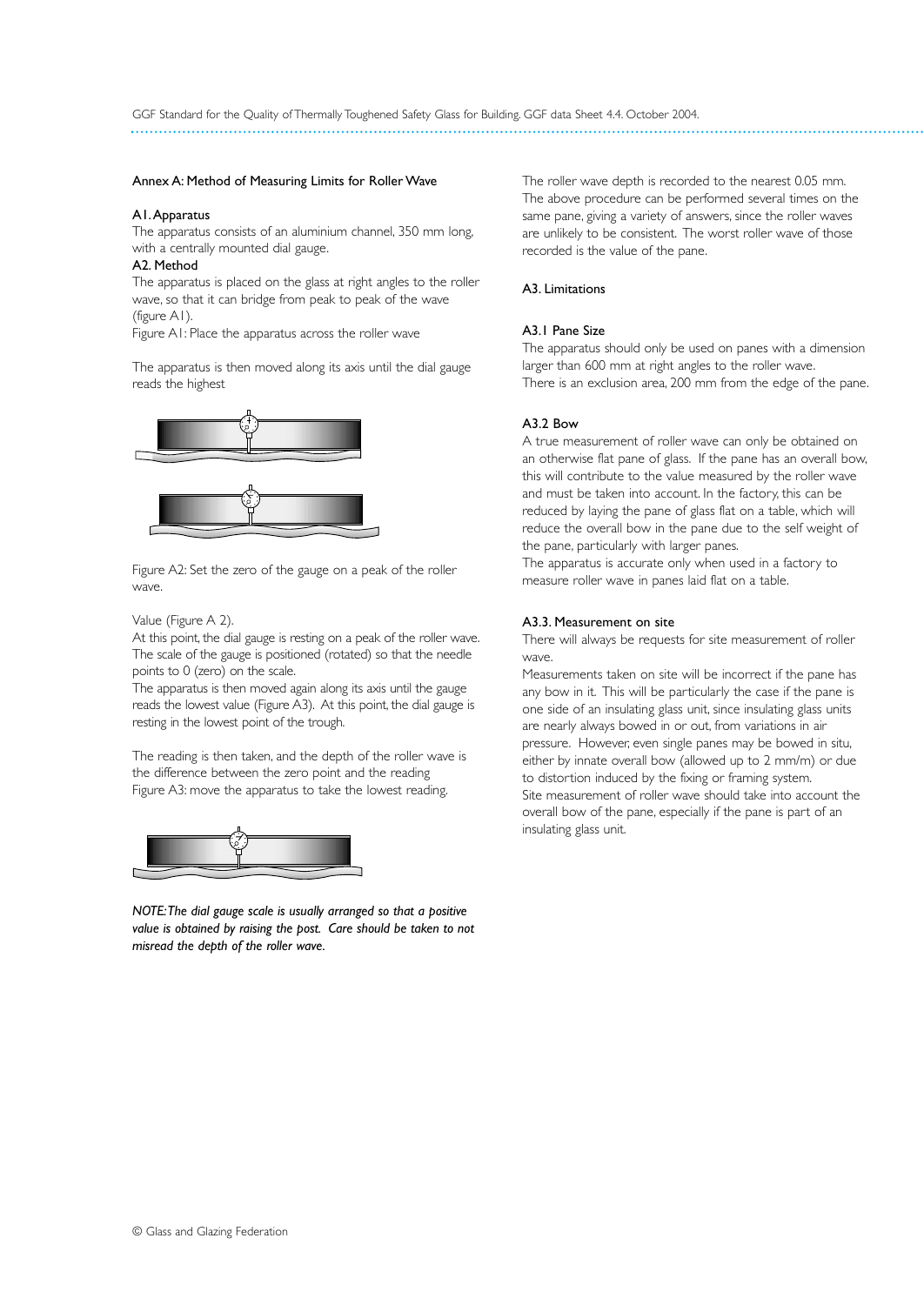## Annex B Examples of particle count

Figure B1 (see below) Select the area of coarsest fracture, place the template on the test specimen and draw round the template.



Figure B2 (see below) Mark and count the perimeter fragments as half particle each.

Number of perimeter particles =  $32/2 = 16$ 



Figure B3 (see below) Mark and count the central fragments and add these to the perimeter count to obtain the particle count for the specimen.

Number of central particles = 53 Total number of particles  $= 16 + 53 = 69$